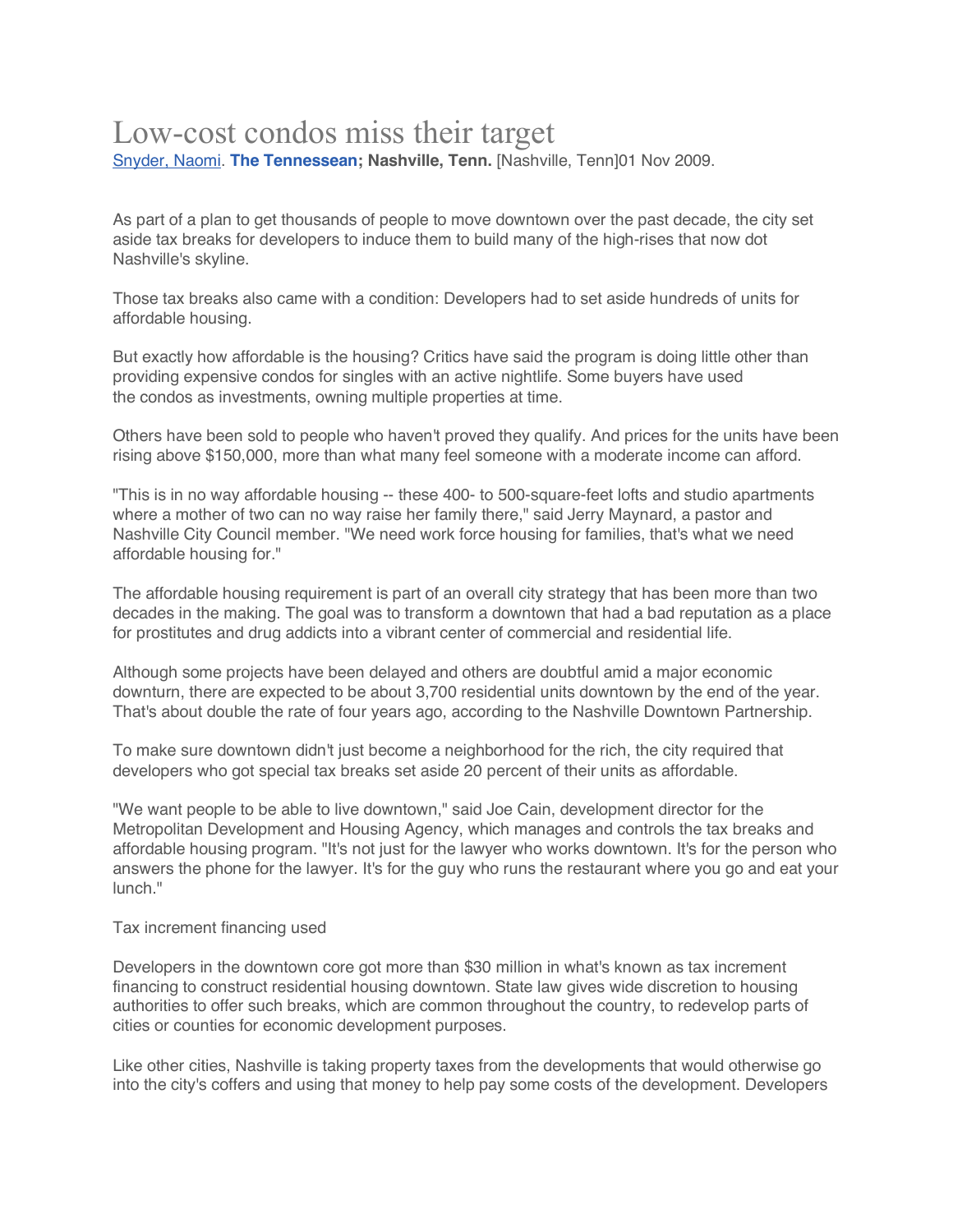and city officials say those developments would not have been built without the tax breaks, and thus the redirection of taxes from the enhanced properties doesn't cost the city.

The program has created more than 300 units downtown for moderate-income households. Buyers must prove they make 80 percent or less of the median annual income, basically \$36,350 for a single person and \$41,500 for a two-person household last year.

The income deed restrictions stay in place for five to seven years no matter how many times a property is resold. After the initial deed restriction period, a property can be sold to anyone, regardless of income.

However, the redirected taxes can be captured on the property for about eight to 15 years or sometimes longer, meaning the tax break could outlast the deed restriction.

Jay Turner, managing partner of MarketStreet Enterprises, the co-developer of the Icon and Velocity condos in the Gulch, said the buildings would not have been built without the tax breaks.

"We're selling (the affordable condos) for \$50 less per square foot than they cost to build," he said.

Some units have sold for more than \$150,000, raising questions about who can afford the downtown condos, especially on a salary of less than \$40,000 a year.

"My concern ishow can someone manage to afford a \$160,000 condo on a \$35,000 income?" said Robert Turner, an attorney and vice president of the Viridian Homeowners Association. "The math doesn't seem to work out. Maybe they have other assets or family who is able to help them."

One condo deemed affordable sold in May of last year in the Viridian for \$170,000 to Angela Peterson, a musician who travels a lot for work.

Peterson was able to prove her income to MDHA, which requires buyers to submit two current pay stubs and the prior year's tax return.

"It is very, very tough on

a 'starving artist' budget,' " she wrote in an e-mail, but added that she loved coming back to the condo after a hectic traveling schedule.

"If you live on the East or West Coast, you're going to pay double that," she said.

Ryan Heath Carver has bought three condos downtown in the past few years, two of them affordable condos. In all three cases, lenders lent him 100 percent of the purchase price, according to records with the Davidson County Register of Deeds.

"You do whatever you can to invest and make wise decisions," he said. "Anybody who owns real estate right now is suffering."

Carver said he rehabbed a condo at the Lofts at Werthan Mills but didn't make money when he sold it because of the expense of the rehab. He has since sold two of the condos.

"They are not really affordable," he said. "The developers can get around that, like not providing parking. The taxes went up."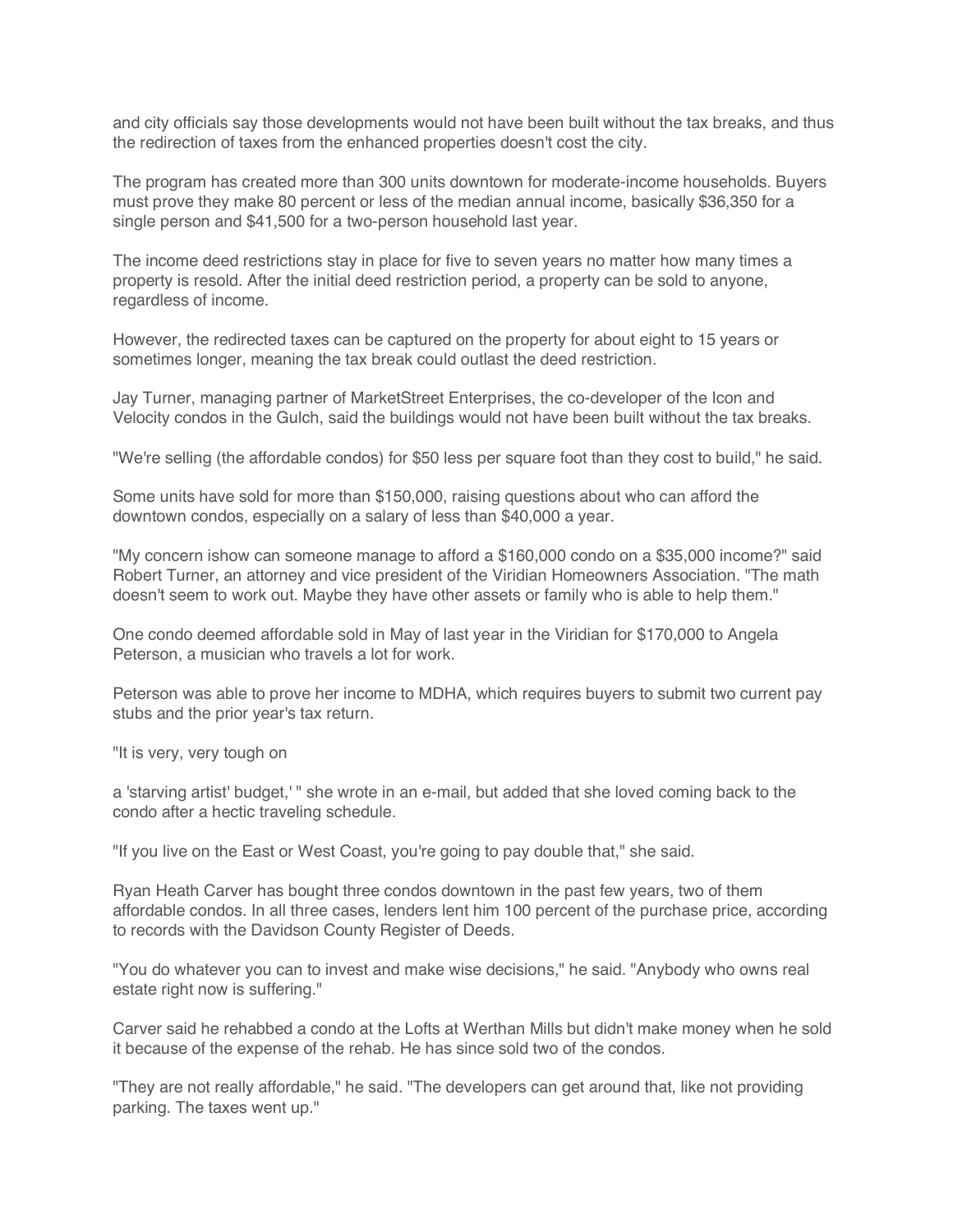Carver was not the only real estate investor buying affordable condos.

Paul Ziady, who works in real estate finance and owns several properties around town with relatives, bought an income-restricted condo in the Viridian in 2007. He sold the condo this year for \$163,000 to another income-qualified buyer.

Ziady said he got married and the 600-square-foot condo became too small.

He said he qualified under the income guidelines when he agreed to buy the Viridian condo a few years ago, because his investments weren't doing well that year.

Prices are not regulated

MDHA's rules don't specifically prohibit people with assets from buying the condos, and the condo prices aren't regulated by the agency.

"The market would dictate that," Cain said. "A mortgage lender is going to lend you what you can afford to purchase. We were not trying to regulate the lending market."

Cain said there are several instances in which people who have low incomes but some assets could qualify, such as retirees who own their homes but want to downsize and move into a downtown condo.

"It has been and continues to be successful in developing a price point for the condos downtown that vary," Cain said. "You can get a condo downtown for under \$150,000. That was the ultimate goal. We did not want to set up subsidized housing into perpetuity. We were not going to be New York with rent-subsidized apartments. What we wanted to do is help stimulate the market and it worked."

Some developers in other parts of town who didn't get the tax breaks have questioned the rules. March Egerton, a developer in East Nashville, said it's unfair for the city to call those condos affordable.

"Your typical owner should not be a 28-year-old white guy with a \$50 haircut," he said. "A lot of these people living in them have a lot of options relative to other people living in this city who do not."

Phil Ryan, the executive director of MDHA, emphasized that the tax increment financing has leveraged \$555 million in residential development downtown. He said the condos are only a sliver of a vast array of affordable housing programs offered by the city, including MDHA-owned housing, rental assistance and new housing for families.

"Nothing is perfect," Ryan said. "You're going to have some people who game the system."

Considering what downtown was like in the 1980s, the tax-increment program has met its goals, he said.

"We had a downtown that at 5 o'clock, it was lights out, a really underutilized resource for the metropolitan area," he said. "Our first goal was to try to begin the revitalization of this valuable, historic, centrally located real estate that was the face of the region."

Contact Naomi Snyder at 615-259-8284 or nsnyder@tennessean.com.